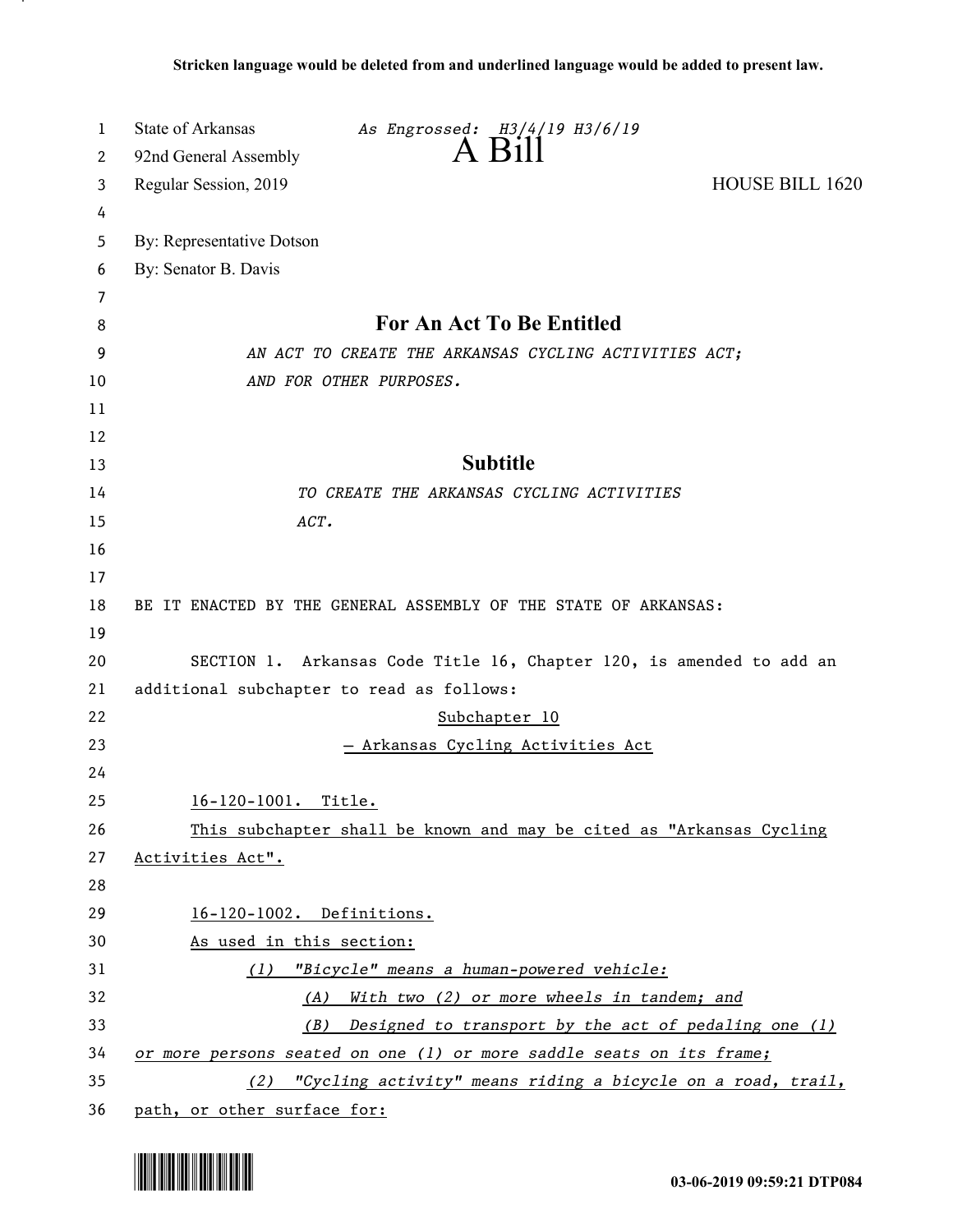| 1  | Competition, exercise, or other undertaking that<br>(A)                      |
|----|------------------------------------------------------------------------------|
| 2  | involves a bicycle;                                                          |
| 3  | A training or teaching activity; or<br>(B)                                   |
| 4  | (C)<br>A ride, trip, or other activity that is sponsored by a                |
| 5  | bicycle outfitter;                                                           |
| 6  | (3) "Inherent risk of a cycling activity" means the dangers or               |
| 7  | conditions that are an integral part of cycling activities on the roads,     |
| 8  | trails, paths, or other surfaces of the state, including without limitation: |
| 9  | (A) Injury or death caused by:                                               |
| 10 | (i) A change or variation in the surface which may                           |
| 11 | cause a participant to lose control, lose his or her balance, or crash the   |
| 12 | bicycle;                                                                     |
| 13 | (ii) A collision with natural or man-made object on                          |
| 14 | or adjacent to the cycling surface, including without limitation a;          |
| 15 | (a) Tree;                                                                    |
| 16 | <u>Rock; or</u><br>(b)                                                       |
| 17 | Tree stump; or<br>(c)                                                        |
| 18 | (iii) A collision with a pedestrian, a vehicle, or                           |
| 19 | another cyclist which may result in injury or death;                         |
| 20 | Weather-related illnesses or conditions, including<br>(B)                    |
| 21 | without limitation:                                                          |
| 22 | Hypothermia;<br>(i)                                                          |
| 23 | (ii)<br>Frostbite;                                                           |
| 24 | (iii) Heat exhaustion;                                                       |
| 25 | Heat stroke; or<br>(iv)                                                      |
| 26 | Dehydration;<br>(v)                                                          |
| 27 | An act of nature, including without limitation:<br>(C)                       |
| 28 | Falling rocks;<br>(i)                                                        |
| 29 | Inclement weather;<br>(ii)                                                   |
| 30 | (iii)<br>Thunder and lightning;                                              |
| 31 | Severe or varied temperatures;<br>(iv)                                       |
| 32 | <u>Winds; or</u><br>(v)                                                      |
| 33 | Tornadoes;<br>(vi)                                                           |
| 34 | Operator error including equipment failure due to<br>(D)                     |
| 35 | operator error;                                                              |
| 36 | Attack or injury by an animal; or<br>(E)                                     |

03-06-2019 09:59:21 DTP084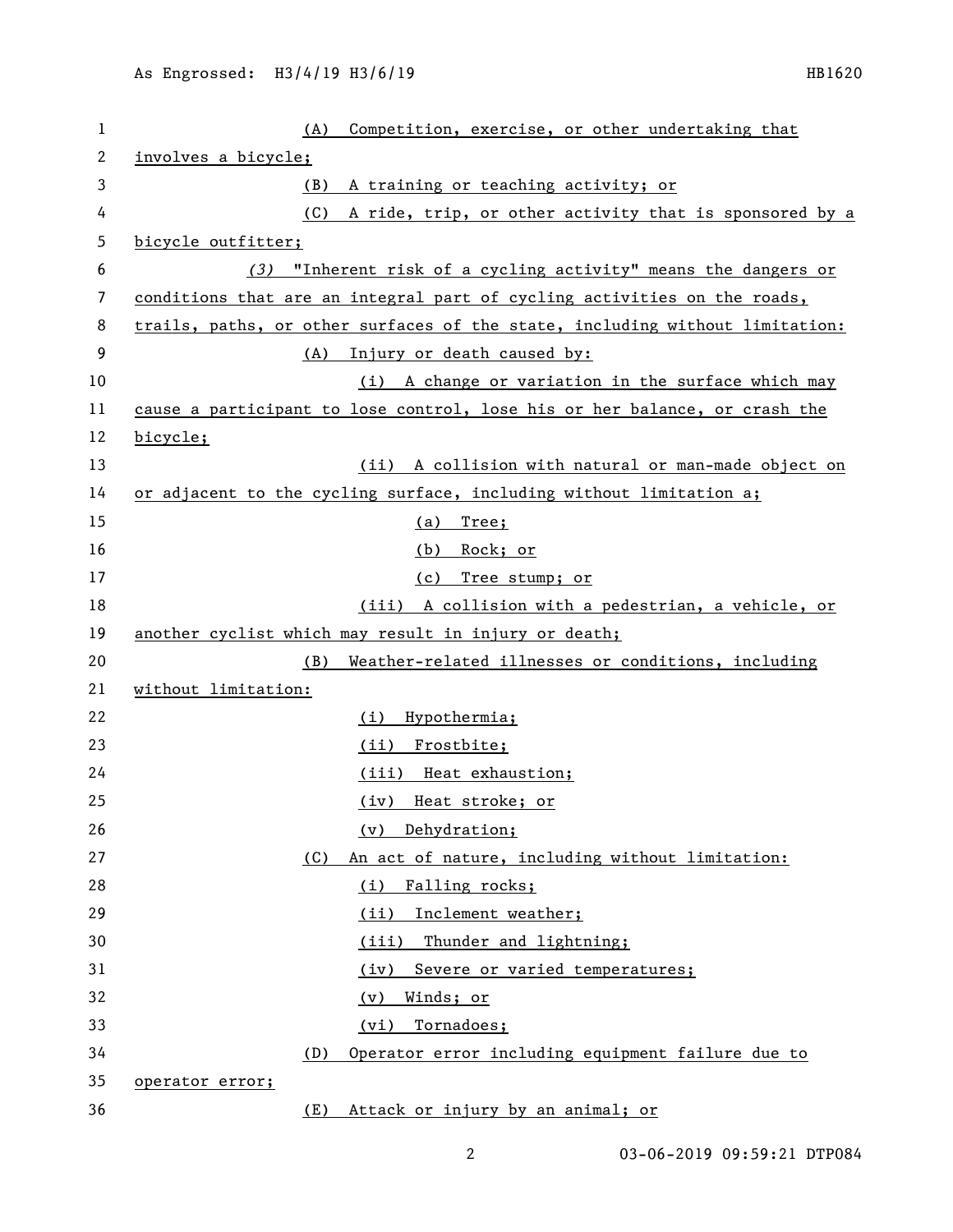| $\mathbf 1$ | The aggravation of an injury, illness, or condition<br>(F)                   |
|-------------|------------------------------------------------------------------------------|
| 2           | because the injury, illness, or condition occurred in a remote place where   |
| 3           | medical facilities are not available;                                        |
| 4           | (4) "bicycle outfitter" means an individual, group, club,                    |
| 5           | partnership, corporation, or business entity, whether or not operating for   |
| 6           | profit, or an employee or organized agent, that sponsors, organizes, rents,  |
| 7           | or provides to a participant the use of a bicycle; and                       |
| 8           | (5) "Participant" means a person who rents, leases, or uses a                |
| 9           | bicycle provided by a bicycle outfitter whether or not a fee is paid.        |
| 10          |                                                                              |
| 11          | 16-120-1003. Liability of a bicycle outfitter.                               |
| 12          | Except as provided in $\S$ 16-120-1004(b):                                   |
| 13          | $(1)(A)$ A participant assumes the inherent risk of a cycling                |
| 14          | activity by engaging in the cycling activity.                                |
| 15          | (B) A participant or a participant's representative shall                    |
| 16          | not make a claim against, maintain an action against, or recover from a      |
| 17          | bicycle outfitter for the loss or damage or injury to or the death of the    |
| 18          | participant resulting from the inherent risk of a cycling activity; and      |
| 19          | (2) A bicycle outfitter is not liable for an injury to or the                |
| 20          | death of a participant resulting from the inherent risk of a cycling         |
| 21          | activity.                                                                    |
| 22          |                                                                              |
| 23          | 16-120-1004. Exclusions.                                                     |
| 24          | This subchapter does not:                                                    |
| 25          | (1) Apply to a relationship between an employer and employee                 |
| 26          | under the Workers' Compensation Law, § 11-9-101 et seq.; and                 |
| 27          | (2) Prevent or limit the liability of a bicycle outfitter or the             |
| 28          | bicycle outfitter's agent that:                                              |
| 29          | Intentionally injures a participant;<br>(A)                                  |
| 30          | Commits an act or omission of gross negligence<br>(B)                        |
| 31          | concerning the safety of a participant that proximately causes injury to or  |
| 32          | the death of the participant;                                                |
| 33          | Provides an unsafe bicycle to a participant and knew<br>(C)                  |
| 34          | or should have known that the bicycle was unsafe to the extent that it could |
| 35          | cause an injury;                                                             |
| 36          | (D) Fails to provide a participant with a bicycle that                       |

03-06-2019 09:59:21 DTP084